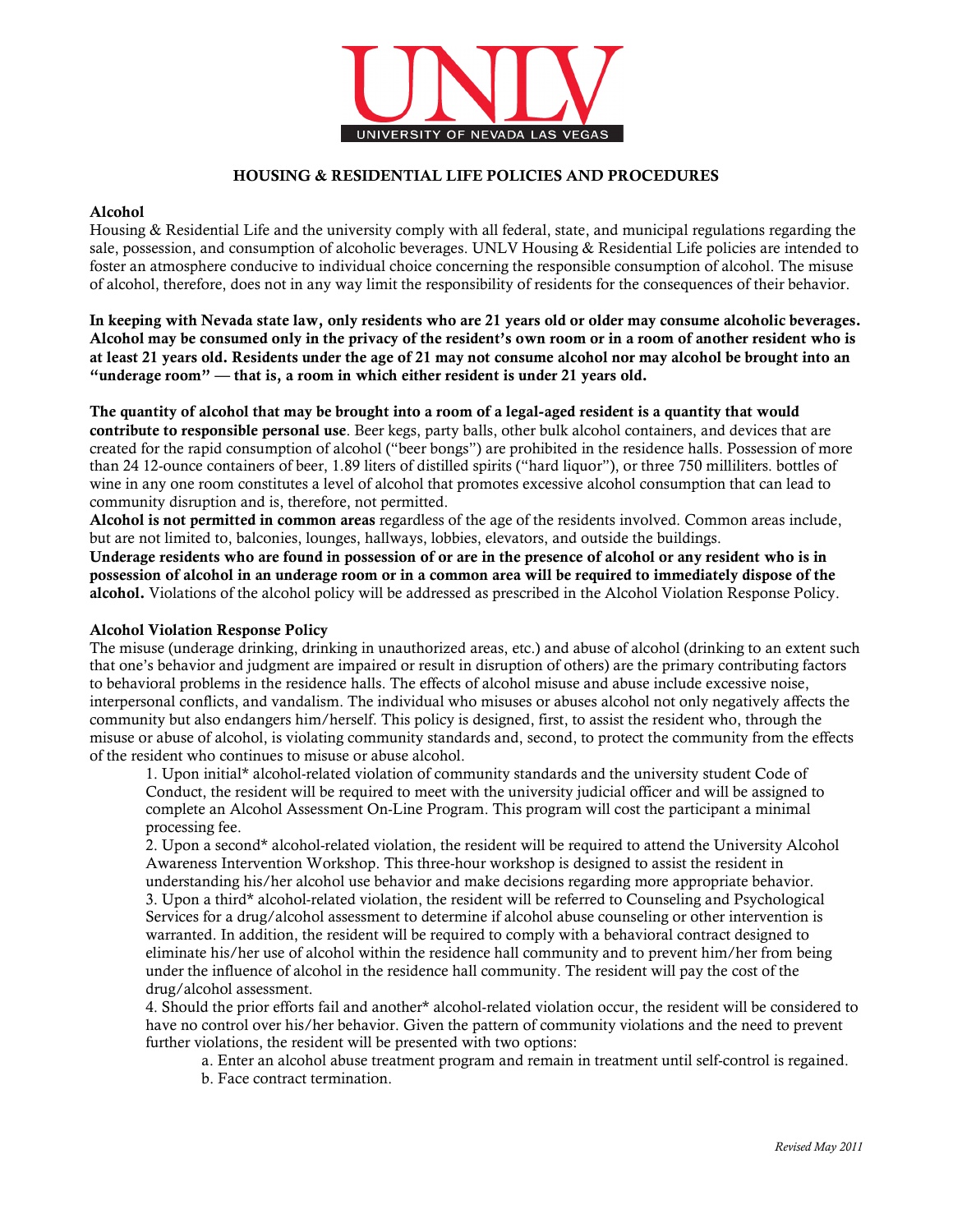# Appliances

Fire hazards, personal injuries, and property damage can result from the use and storage of the following appliances in the residence halls: grills (BBQ or otherwise), stoves, hot plates, toaster ovens, space heaters, sun lamps, halogen lamps, and electric blankets. Therefore, these items are **NOT** allowed in the residence halls. Increased bug and rodent populations, food spoilage, and odors also result from trying to cook in residence hall rooms that are not equipped with adequate cooking facilities. Hot air poppers, coffee pots, and other appliances that have enclosed elements and Underwriter's Laboratory approval may be used in student rooms.

## Behavior and Conduct

Your Residence and Dining Hall Contract outlines a set of behavioral conditions to adhere to during the duration of your contract. As a resident, you agree that "behavior that interferes with the quiet enjoyment of the premises by roommates, behavior that attempts to force a roommate to move out of a room, and behavior that discriminates against a current roommate or against a newly assigned occupant will be considered by the university to be sufficient grounds for reassigning the current occupants and taking disciplinary action." Furthermore, you have agreed that "occupancy of the assigned room is limited to residents assigned to that room, that the room will be used only as living space, and that the space will not be loaned to or occupied by persons not assigned to that space." Should you have questions about the behavioral expectations outlined in the UNLV Housing & Residential Life contract, please contact your Residential Life Coordinator.

## Bicycles and Vehicles

Bicycles and vehicles, including gas or electric powered transportation cannot be stored anywhere in the residence halls (except those permitted through the Americans with Disabilities Act). During building evacuation, bicycles that are stored in the building can become obstacles, inhibiting a resident's ability to leave the building quickly and safely. Bicycle racks are located outside each residence hall. A sturdy locking device is recommended as protection against theft. You are also encouraged to register your bike with University Police. Housing & Residential Life residents are subject to the university's parking rules.

\*While this policy is structured in a step-by-step sequence to provide the resident with the opportunity to learn from his/her choices and to accept the responsibility of those choices, the UNLV Office of Student Conduct and UNLV Housing & Residential Life retain the right to respond to the resident at whatever level and in whatever manner is appropriate, given the context of the situation.

# Candles and Incense

The use and/or storage of candles or incense can result in injuries, fires, and property damage. Therefore, candles, incense, or other devices with an open flame are NOT permitted in the residence halls.

# Consolidation

The Office of Housing and Residential Life seeks to efficiently and effectively utilize all available spaces in housing to accommodate the housing needs of all students. The purpose of the policy is to ensure spaces for incoming students and rectify the inequitable condition which exists when many students end up living alone (without roommates) in rooms traditionally designated as double rooms/suites. As such, the office reserves the right to utilize the following consolidation policy, as needed.

- After the traditional room change week each semester, at semester breaks, and in emergency situations, the Office of Housing & Residential Life reserves the right to consolidate students residing alone in multiple occupancy rooms. This means that a student, upon notification, may be required to vacate her/his room and move into another space on campus. This is an effort to use each room to its capacity.
- If at any time, a resident's roommate should move out, the remaining resident will be notified by the Office of Housing and Residential Life of their options which may include finding a new roommate or in some cases, opting to pay for a double-as-single room. Depending on the circumstances students will be given a specific amount of time to determine the option that is most fitting for their situation. Students opting to fill their vacancy will be offered assistance by the Office of Housing and Residential Life.
- HRL staff will coordinate an opportunity for students to meet other students who have been identified for consolidation.
- Should you be identified for consolidation with-in a few weeks of final exam period, you will need to keep your room half clean for the arrival of a new roommate at any time without notice.
- Any attempt on the part of the remaining student to discourage, refuse or intimidate a potential or newly assigned roommate is a violation of Housing & Residential Life policies. If the Office of Housing and Residential Life receives information that a resident is discouraging prospective roommates, the student may be subject to student conduct protocol. Should your room not be "roommate ready" at any time, you will be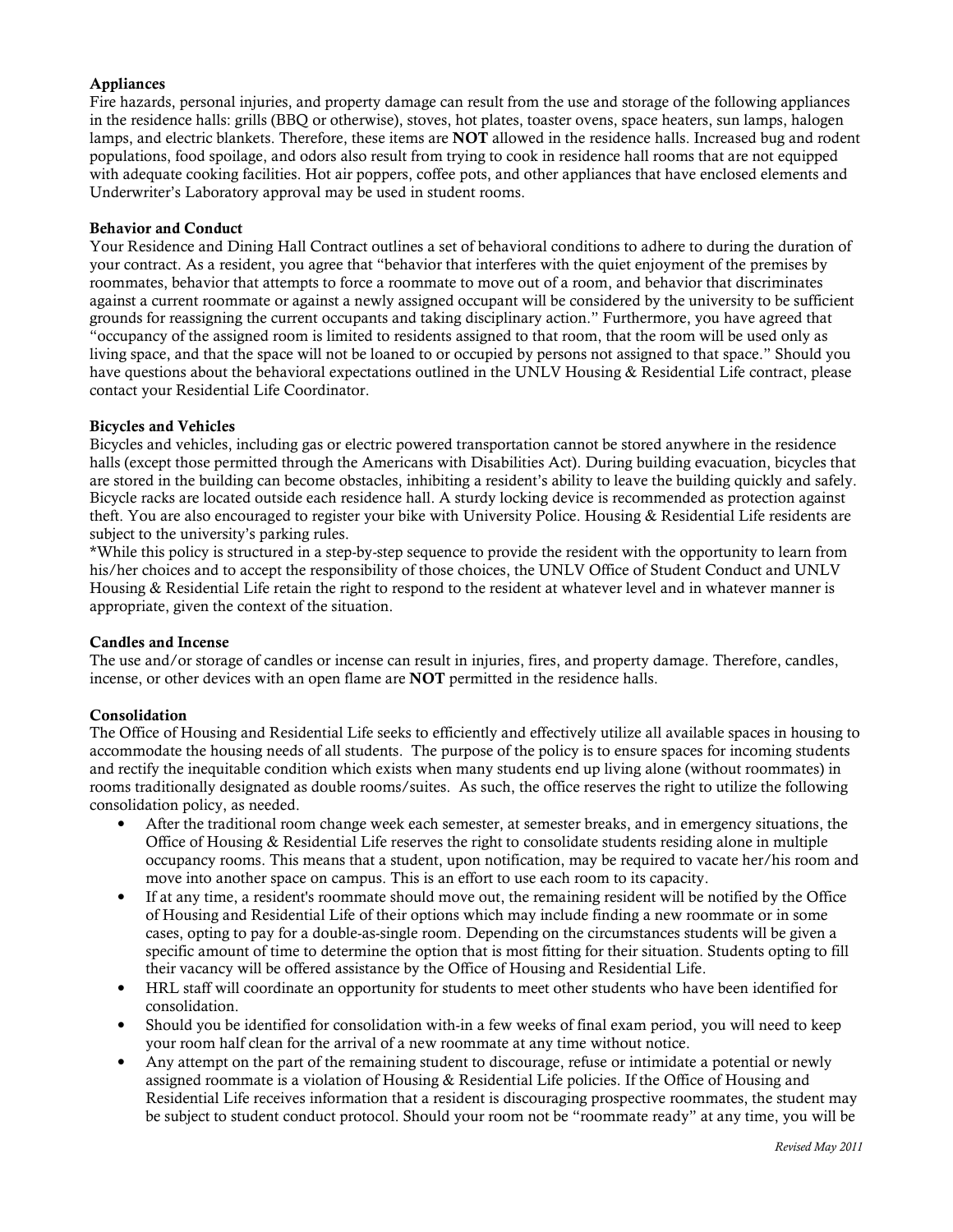assessed the single room rate for the remainder of the semester.

- It is the intention of the Office of Housing and Residential Life to notify any remaining roommate of another person moving into a vacancy. However, under some circumstances (such as emergency moves or late admits) this notification may not be possible. It is best for students residing in rooms alone to stay in close contact with the Office of Housing and Residential Life about their circumstances.
- Students living in a room/suite with a vacancy will receive correspondence from the Office of Housing and Residential Life describing their options. Students required to move due to the consolidation policy will be required to move within seventy-two (72) hours of receipt of their e-mail.
- Generally, students will not be required to move into other buildings or other suite types. The Office of Housing and Residential Life will make efforts to keep students affected by the Consolidation Policy within the same building and floor (if available spaces exist).
- Students with vacancies are encouraged to seek out roommates or a new room/suite during the traditional Room Change Week period.

## Controlled Substance Violation Response Policy (Drug Policy)

The storing, possessing, using, distributing, selling, bartering, manufacturing, exchanging, or giving away of controlled substances/drugs or the possession of drug paraphernalia as defined by the Nevada Revised Statutes is a violation of the UNLV Student Conduct Code. It has been well established that in locations where these activities occur, theft, assault, vandalism, and other crimes occur more frequently. The association between the presence of controlled substances/drugs and behaviors antithetical to a safe/secure living environment requires strong action to minimize the potential negative effect. Therefore, allegations of storing, possessing, using, distributing, selling, bartering, manufacturing, exchanging, or giving away controlled substances/drugs or the possession of drug paraphernalia will be thoroughly investigated according to the Student Conduct Code procedures. The student may face university disciplinary action as well as legal consequences. UNLV Housing & Residential Life has implemented a ZERO TOLERANCE POLICY in relation to these types of offenses. Allegations that can be substantiated will result in residence hall contract termination plus liquidated damages for the involved resident.

#### Fire Alarms

Smoke detectors, fire extinguishers, alarm pull stations, and fire alarm horns are there for resident safety in case of fire. Covering or tampering with safety and emergency equipment jeopardizes everyone's safety and is strictly prohibited. Allegations of tampering with fire equipment that can be substantiated will be referred to the UNLV Office of Student Conduct. In addition, the involved residents may face UNLV Housing & Residential Life action as well as legal consequences.

#### Furniture

Furniture in the lounges and study areas is provided for the benefit of all residents and is to remain in common areas. As outlined in your Residence and Dining Hall Contract, residents cannot move additional furniture into their rooms without permission from the UNLV Housing & Residential Life Office. Furthermore, residents agree to use common area equipment carefully and properly. Removal of lounge furniture from its original location is considered theft, and residents found in violation of this policy may be referred to the UNLV Housing & Residential Life Disciplinary System as well as the University Disciplinary System. In addition, residents are responsible for common area furniture damage and costs associated with moving the furniture back to its original location. Missing furniture may be recovered through announced room inspections.

#### Guests

Residents may invite guests into their residence halls, understanding that the host resident must escort the guest whenever he/she is in the building. Guests must adhere to all university rules and residence hall policies and procedures and the hosting resident is responsible for his/her guests' actions. It is the responsibility of the host to inform the guest of these rules. The host can be held financially responsible for the actions of the guest as well as face disciplinary action for the guest's behavior. In cases of misconduct, the guest may be removed from the residence hall and prohibited from returning. Roommates will determine when guests may visit the room (mediation by staff will occur if consensus can not be reached). Overnight visitation is allowed for no more than 3 days per month, with the approval of the roommate.

Residents of one residence hall are considered guests in all other residence halls and, therefore, must adhere to guest procedures.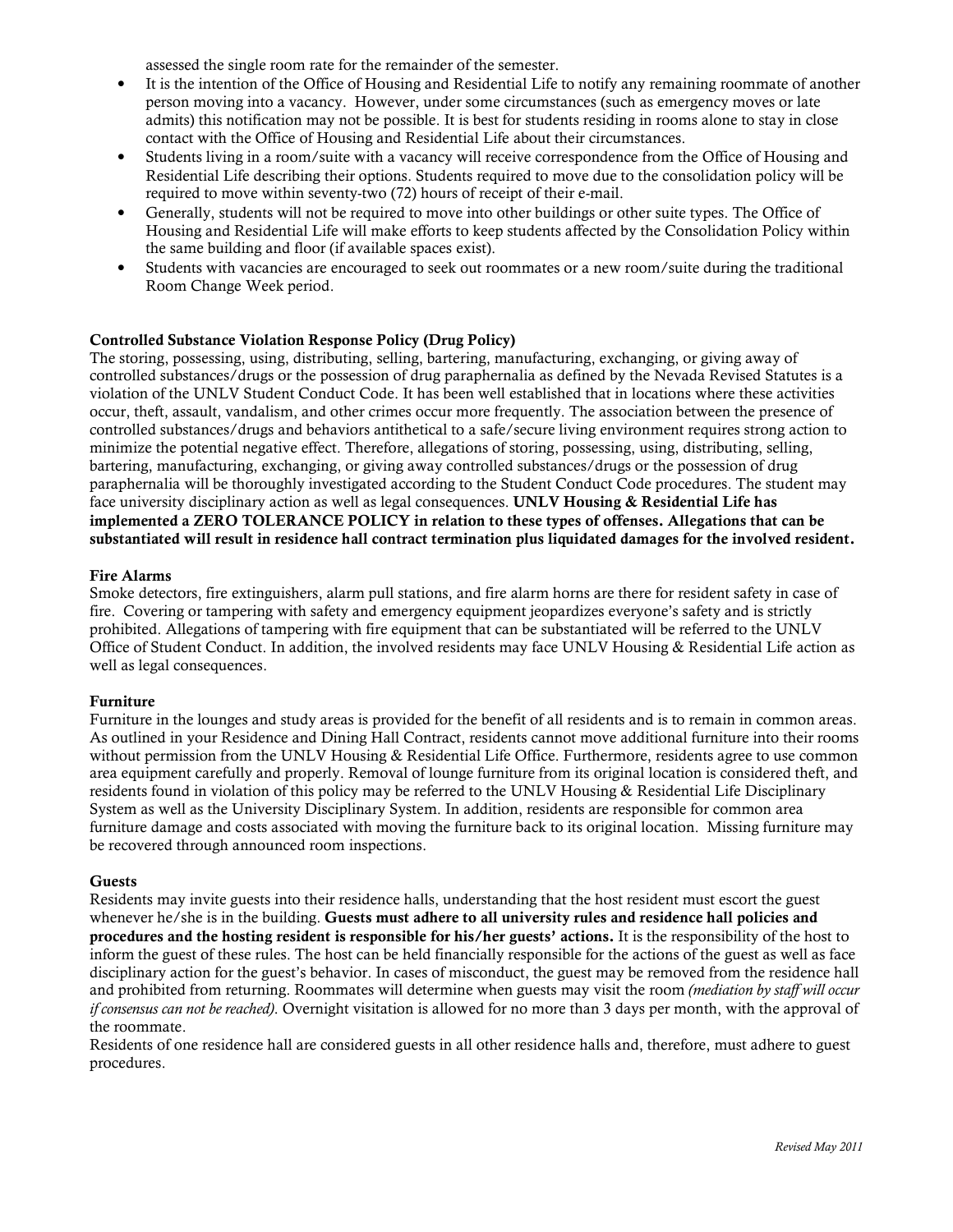# Lost Keys/RebelCard

The safety of the residence halls is a primary concern for the UNLV Housing & Residential Life staff. Access to the residence halls is restricted in an effort to increase resident safety. Room access cards (your Rebel Card) provide access to residence hall rooms. A lost access card can provide a nonresident with access to a building community and room if the card is not reported missing. It is very important that lost room cards be reported immediately to the Complex Office so that security can be maintained. When reporting a lost card, your card's access will be revoked to ensure your room security.

If you lose your mailbox key, please report it lost immediately so a replacement can be ordered. Mail must be delivered through the mailbox, so the longer you wait to report the lost key, the longer you will have to wait for your mail. You are financially responsible for lock changes and replacements if keys are lost, stolen, or damaged.

# Lounge and Common Area Use

Lounges and study areas are provided for the benefit of all residents. They are available for residents to use to hang out with friends, as meeting space, to watch TV, to study, or to play games. Due to the potential of personal injury, property damage, and noise, corridors and lounges are not to be used for sporting events or horseplay. Since lounges cannot be locked like room doors, residents or guests may not sleep in the lounges unless it is in conjunction with an official hall-sponsored event. Alcohol and smoking are not permitted in common areas. Furniture should not be removed from the lounges to be relocated to a resident's room, another floor, or outside of the building. Unapproved banners or displays may not be hung or affixed to the outside of a building or in interior public areas.

# Meal Plan Changes

You may change your meal plan only one time per semester, until the first business day in November and/or April (due to the brevity of summer terms we do not offer meal plan change options). After that time, no change may be made for that semester. Approval is contingent upon the current meal balance and dining dollar balance. This change will become effective within one-two business days. A processing fee will be charged to change the meal plan. Meal Plan Change Forms are available at the UNLV Housing & Residential Life Office. Any additional fee or refund that may be due will be calculated based on the effective date of the change.

# Meningitis Vaccination Requirement

In addition to the immunizations required for all UNLV students, state regulations require freshmen under 23 years of age to have an immunization for Neisseria meningitidis in order to reside in an on-Housing & Residential Life facility. Students must provide proof of the Neisseria meningitidis vaccine directly to the Office of Housing & Residential Life.

# Pets

Safety and sanitary considerations prohibit the presence of pets in the residence halls. Except for fish, pets are prohibited from being inside residence halls. If a pet is found in the building, the responsible resident(s) will be asked to remove the pet within 24 hours. If the pet is not removed within the given time period, the residential life coordinator may have the pet removed. In addition, the responsible resident(s) will be charged for cleaning and any damages that were caused by the pet during its stay in the residence halls. Requests for service animals in the residence halls must be processed through the Disability Resource Center.

# Quiet Hours & Courtesy Hours

All residential communities will have the opportunity to establish "Study Intensive" communities have 24-hour courtesy hours and have pre-set Quiet Hours from 10:00pm to 8:00am; residents in those communities may use the Floor Standards process to establish more restrictive Quiet Hours, but cannot choose less restrictive Quiet Hours than those pre-set. Residents who are not able to abide by these expectations may be moved to non-Study Intensive floors. During quiet hours, residents are responsible for maintaining a level of quiet such that sound, electronic or otherwise, shall not be heard outside the confines of their room. Failure to abide by listed or selected quiet hours can result in judicial action and potential removal for repeated offenses or a community response.

When quiet hours are not in effect, all of our communities have courtesy hours. During courtesy hours, residents are expected to maintain a level of quiet such that they are not disrupting others. Residents are expected to confront others if they are being disrupted; residents are also expected to respond to others' noise complaints by reducing the level of noise. Resident assistants or the community may mediate disputes involving courtesy hours.

# Residence and Dining Hall Contract

All UNLV Housing & Residential Life residents have signed and agreed to the terms and conditions of the Residence and Dining Hall Contract for the entire academic year. Students who have housing contracts are expected to honor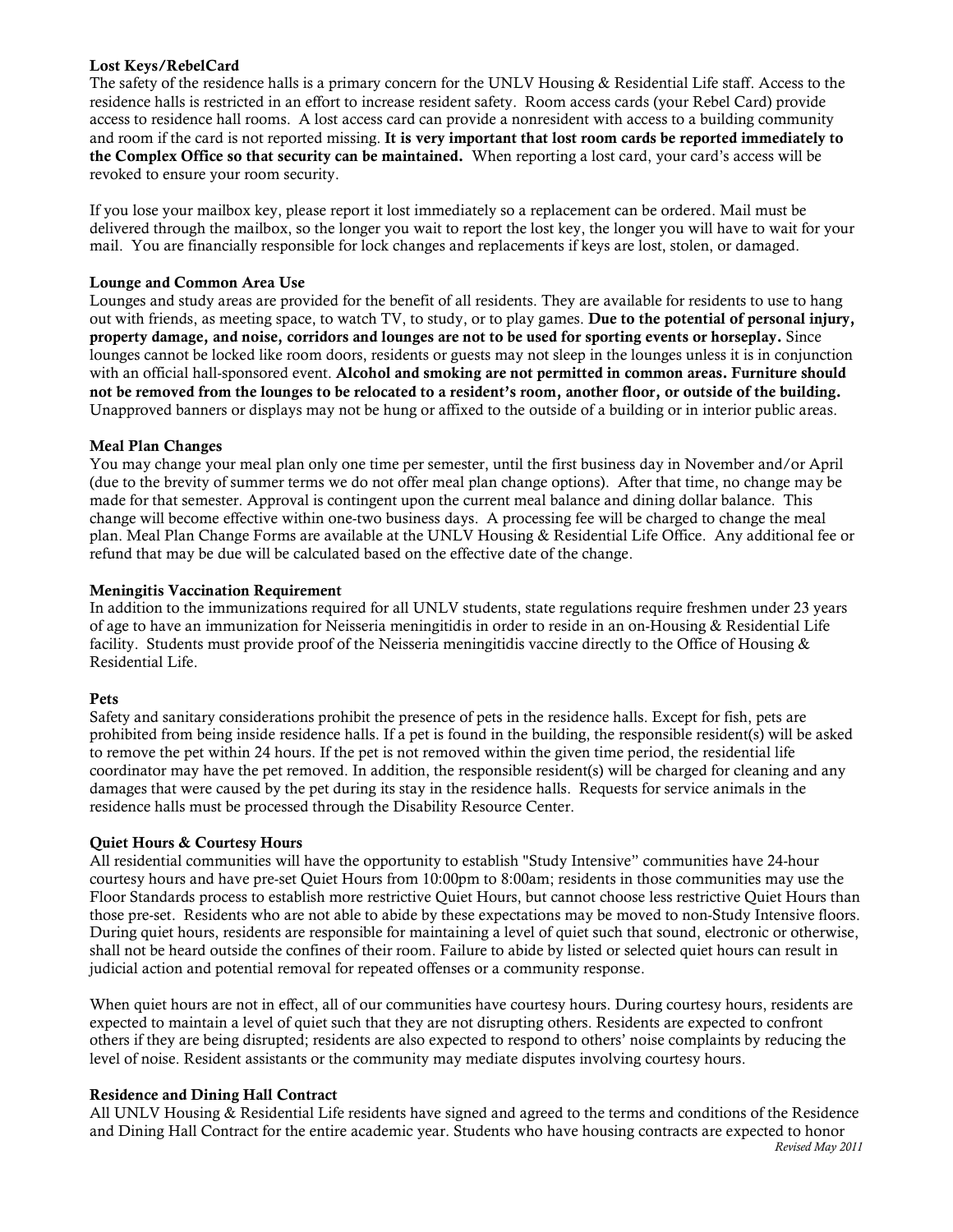the provisions of those contracts to the fullest while living on campus. Be sure to read your contract and all of its terms and conditions carefully so that you will know what is expected of you.

# Contract Duration

As stated in your contract, "the Residence and Dining Hall Contract is effective for the full academic year, fall and spring semester, or for such portion of the academic year as may remain at the time this contract is signed. The contract is binding on the university and on the resident for the entire term of contract and cannot be terminated except under the conditions cited in the contract."

## Contract Release

For information and conditions for contract releases, terminations, cancellations, and refunds, please refer to your Residence and Dining Hall Contract or contact the UNLV Housing & Residential Life Office. The Assistant Director of Housing Administration must approve all contract adjustments. A resident who moves out of a residence hall during the term of contract WITHOUT a release from contract obligations and remains enrolled at the university continues to be liable for residence hall room and board fees, which will accrue against his/her account whether or not services are taken.

## Room Changes

You may request a room change during the third week of classes each semester. In order to request a room change, first discuss your request with your RA then obtain a Room Change Request Form. Complete the form and return it to your Complex Desk. You may need to schedule an appointment to meet with your Residential Life Coordinator to discuss your request. The nature of your request (that is, how restrictive you are in terms of where you want to live) and the number of room vacancies will determine how quickly your request can be honored. During periods of full occupancy, only mutual "room swaps" can be approved. Residents who change rooms without written permission will be required to move back to their original rooms and follow the proper room change procedures.

## Student Conduct Code

The Board of Regents has defined the behavioral expectations for students as well as the procedures to be used when violations of these expectations occur. The code can be thought of as the university rules and disciplinary procedures. Please become familiar with the code so that you are aware of the rules that apply to you while living on campus. You may view the Student Conduct Code at studentlife.unlv.edu/judicial/index.html

#### Telecommunications Policies

You may not accept collect calls to your room nor may you bill calls to your room from other locations. If you accept a collect call or bill a call to your room from another location, a service fee will be added to the cost of the call. Residents of a room are responsible for all calls that occur from that room.

#### Weapons

The UNLV Dangerous Weapon Policy states: "Dangerous weapons will not be permitted on campus without the express written approval of the university director of Public Safety. This policy shall apply to all persons on the campus of the University of Nevada, Las Vegas, except law enforcement officers in the performance of their duties." The residence halls are on the university campus and, therefore, dangerous weapons as defined by Nevada Revised Statutes (NRS) 202.350 are not permitted in the residence halls. Residents found in possession of firearms or weapons of any type (real or facsimile) will be subject to UNLV Housing & Residential Life and university disciplinary action.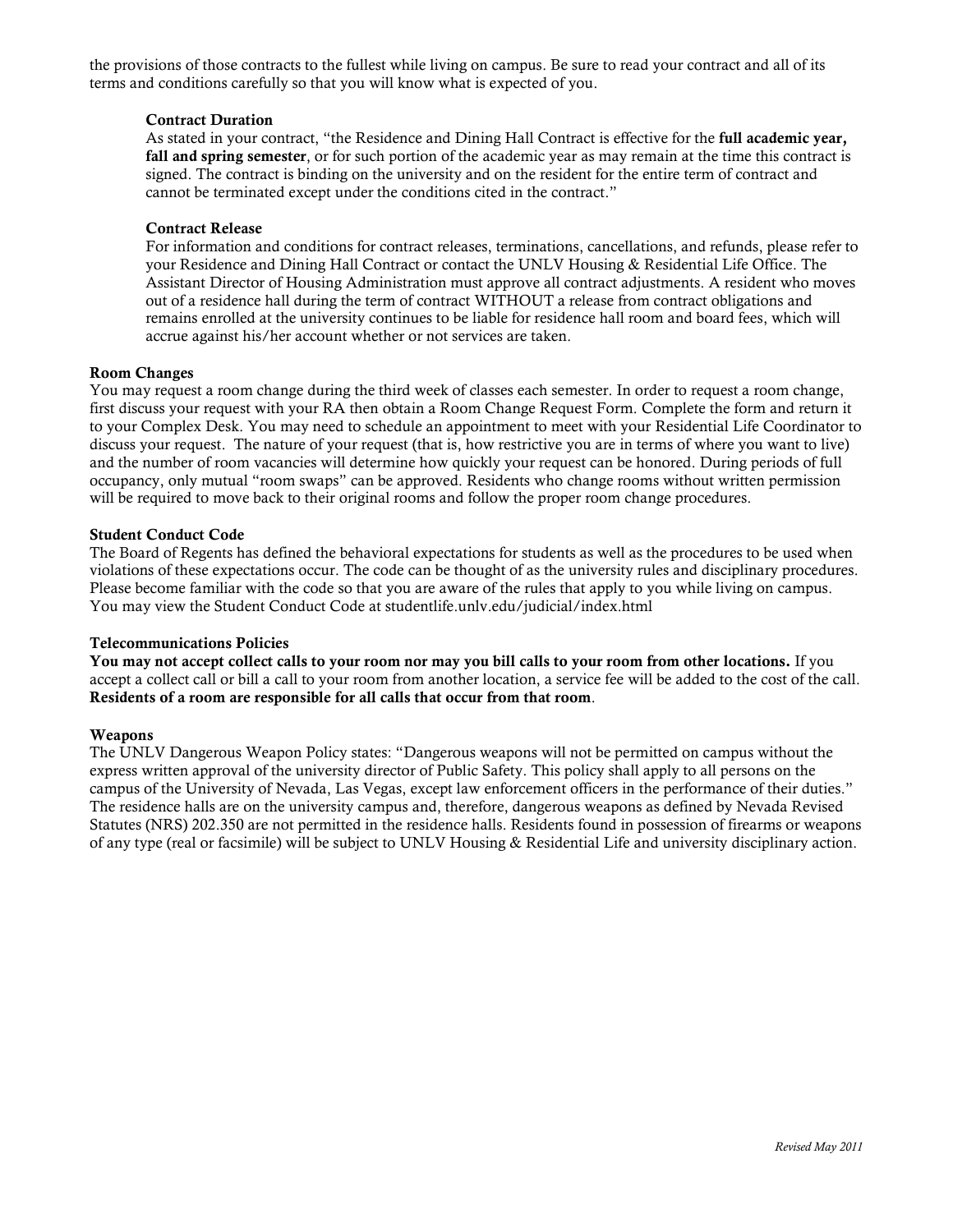

Office of Housing & Residential Life Network and Computer Lab Use Policies

# General:

- 1. Housing & Residential Life network connections (ResNet), labs, and equipment are for use by residents of UNLV Housing & Residential Life only.
- 2. Housing & Residential Life network connections, labs and equipment are for academic use only. Any other use, Commercial or otherwise, is prohibited.
- 3. Residents shall not change hardware or software configuration of Housing & Residential Life equipment. To request any change, including software installation or reconfiguration, contact Rebel Repair at 895-5324.
- 4. Residents shall not disrupt or offend others, including but not limited to: viewing pornographic images or images of a sexual nature or images involving sexual activity in the computer labs or other public place.
- 5. Residents shall not use the Housing & Residential Life network in a manner that intentionally or negligently disrupts normal network use and service. Such disruption includes, but is not limited to, the intentional or negligent propagation of computer viruses; sending offensive messages; knowingly causing a system crash; or denying reasonable use of Housing & Residential Life network and computer resources to others; the violation of others personal privacy; and the unauthorized access to protected and/or private network resources.
- 6. Residents shall not violate the legal protection provided by copyrights, licenses, or other legal means. They shall not make copies of any licensed or copyrighted computer program found on any Housing & Residential Life or other UNLV computer or storage device. They shall not share with others: messages, information, or data that is private, licensed, proprietary, or covered by non-disclosure agreements.
- 7. Residents are responsible for any printing to Housing & Residential Life printers from their account, computer, or room network connection. Residents are responsible for the print charges generated by that printing.
- 8. The University and Community College System of Nevada CODE sections covering computer and network usage shall be followed. Copies of the relevant sections may be obtained by calling 702-895-4585.

# Network Connections:

- 1. Housing & Residential Life network connections are provided for client use only. Servers are not permitted. Servers include any device that offers services over the network or that allows incoming network connections.
- 2. Housing & Residential Life network connections are a shared resource. Residents shall limit the network traffic to and from their computer to an amount that allows others reasonable use of the network. For example, a user should refrain from long term, continuous downloading of media files, applications, or other large files.
- 3. Residents shall keep a working anti-virus program installed, keep their anti-virus definitions current, and keep the critical system updates current.
- 4. UNLV reserves air rights on campus for the 2.4Ghz and 5Ghz wireless frequencies; written permission from the Student Life Technology Help Desk must be obtained before installing such a device in the residence halls.

# Lab Use:

Residents must have their UNLV identification card (Rebel Card) with them to use any Housing & Residential Life computer lab.

All computer labs and equipment are to be used in the following priority:

- 1. Academic uses (papers, projects, E-mail, Internet Browsing, etc.).
- 2. Internet entertainment (e.g. non-academic Web browsing, personal E-mail, games, IRC etc.).

Housing & Residential Life labs and equipment may not be used by campus organizations for any group activities (e.g. flyer design, newsletters, or finance).

To prevent damage to the printers, only the paper purchased by Housing & Residential Life may be used in the Housing & Residential Life computer lab printers.

Residents found in violation of these policies; or any federal, state or local law; will be asked to leave the labs and/or may lose network connection privileges; and may be subject to disciplinary action and/or prosecution.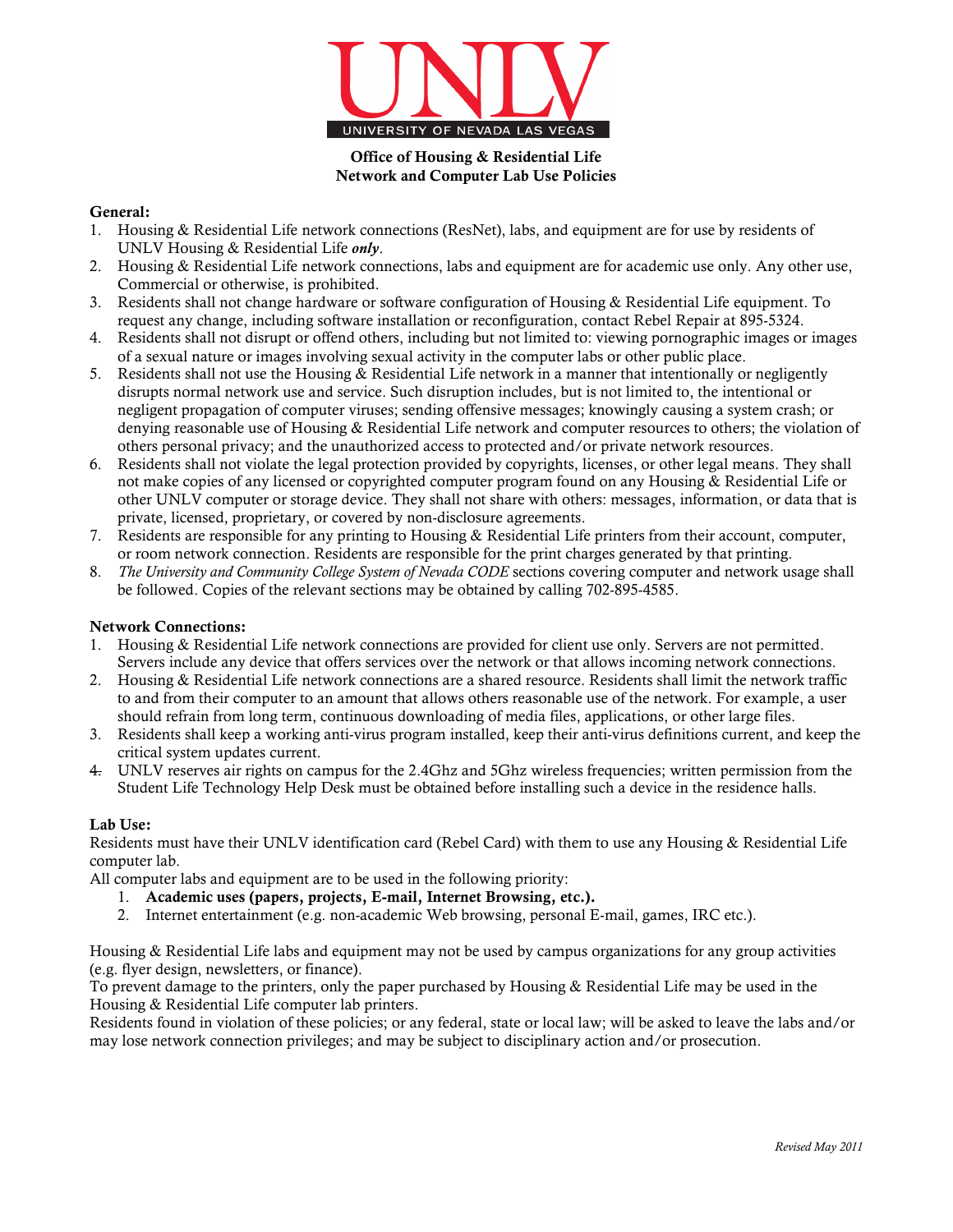# Copyright Policies and File Sharing

# IMPORTANT NOTICE REGARDING COPYRIGHT INFRINGEMENT

The University has recently received a large number of formal complaints regarding use of the University's network to download or upload copyrighted materials, including copyrighted videos, music, software and written material. The University is required to take these complaints very seriously, and to take steps to address any infringing activity. Failure to do so can potentially result in liability for the University itself. Additionally, any person using his or her University on-line access privileges to engage in the downloading, uploading, or other unauthorized distribution of copyrighted materials is potentially at risk of becoming the target of a legal action for copyright infringement, in addition to any University imposed sanctions.

The Housing & Residential Life copyright policy states "Residents shall not violate the legal protection provided by copyrights, licenses, or other legal means. They shall not make copies of any licensed or copyrighted computer program found on any Housing & Residential Life or other UNLV computer or storage device. They shall not share with others: messages, information, or data that is private, licensed, proprietary, or covered by non-disclosure agreements." This includes but is not limited to video, music, software or any written material that you have not obtained permission to distribute.

When the University receives a complaint that implicates a student, sanctions may include immediate referral to UNLV Office of Student Conduct for disciplinary action under the UNLV Student Code of Conduct. Disciplinary sanctions imposed can include a requirement that the infringing material be removed and not further distributed, termination of on-line access privileges, educational projects, probation or others. Additional complaints may result in even more serious sanctions.

If you are currently using software that allows you to download or share material over the internet, only items you have permission to share may be shared or the sharing function must be disabled. Anytime peer to peer software is installed or updated it needs to be checked to make sure sharing functions are disabled for items you do not have permission to distribute.

## To comply with these rules, you must complete the following steps as appropriate:

- Remove all copies of copyright protected files that you do not legally possess.
- Deny access to other people for those copyright protected files that you legally possess but do not have the right or permission to distribute (i.e. make them available for downloading).
- Disable file sharing access to your computer.
- Remove file sharing programs from your computer.

# Directions for turning P2P sharing off: http://security.uchicago.edu/peer-to-peer/no\_fileshare.shtml

## If you downloaded a P2P program and now want to get rid of it:

#### Microsoft Windows:

If a program has an "uninstaller" you should try to use that first. Some applications install "spyware" that will cause your computer to not access the Internet if they are removed by Add/Remove. Otherwise, open the Control Panel, select Add/Remove program, locate the program to be removed, e.g. Napster, select that icon and click on "remove."

#### Apple:

Locate the folder for the program, drag it to the trashcan, and then select "Empty Trash".

#### Linux:

Locate and delete the binaries and the source code, if available.

Please use your University on-line access privileges responsibly. Remember, copyright infringement is illegal and can result in serious civil and criminal sanctions, as well as serious University disciplinary sanctions.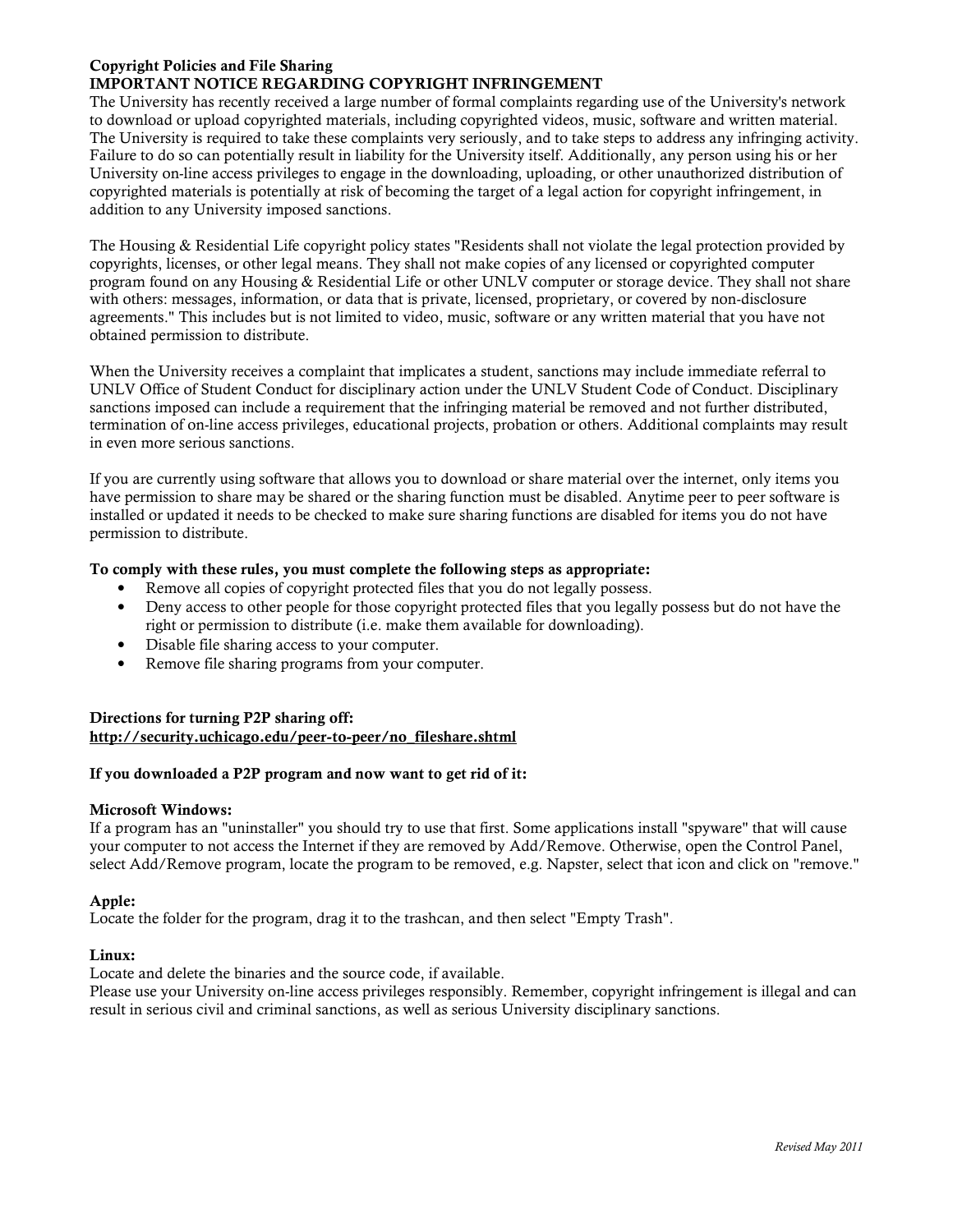#### Residence and Dining Hall Contract Terms & Conditions for the 2011-2012 Academic Year

# Nature of Contract

## 1. Contract Offer

A. The delivery of this Contract by the University of Nevada, Las Vegas Housing & Residential Life Office, to the student named, constitutes an offer of accommodations and services in the University's residence halls.

B. This offer is contingent upon its acceptance and return by the response date specified, or until there is no space available within the University's residence halls.

## 2. Contract Execution

A. This Residence and Dining Hall Contract is duly executed when:

1) The named student signs the Contract.

2) The named student submits the signed Contract to the UNLV Housing & Residential Life Office with the appropriate fee as described below.

B. Each student must remit a nonrefundable \$125 Space Reservation Fee when submitting the Residence and Dining Hall Contract. These fees cannot be waived and cannot be paid with financial aid.

C. UNLV Housing & Residential Life reserves the right to execute a contract with a student should the student meet the requirements of the Freshman On-Housing & Residential Life Regulation and is enrolled in more than six credit hours and has not submitted a Residence and Dining Hall Contact.

## 3. Contract Parties

A. This Contract is between the University of Nevada, Las Vegas, hereinafter referred to as the "University," on behalf of the UNLV Housing & Residential Life Office, and the person, hereinafter referred to as the "Resident," whose signature appears on the Contract. This Contract is not transferable.

## 4. Eligibility

A. Any unmarried person or married person living away from spouse and/or children who has been admitted to or has enrolled in the University as a regular, full-time student is eligible to enter into this Residence and Dining Hall Contract with the University.

B. Exception to the regular, full-time student status may be provided if in consultation with Student Financial Aid and Scholarships and/or the Disability Resource Center it is determined that the student requires special accommodations.

C. In addition to the immunizations required for all UNLV students, state regulations require freshmen under 23 years of age to have an immunization for Neisseria meningitidis in order to reside in an on-Housing & Residential Life facility. Students must provide proof of the Neisseria meningitidis vaccine directly to the Office of Housing & Residential Life.

#### 5. Contract Duration

A. This Residence and Dining Hall Contract is effective for the full academic year, Fall and Spring semesters, or for such portion of the academic year as may remain at the time this Contract is signed. This Contract is binding on the University and on the Resident for the entire Term of Contract and cannot be terminated except under conditions cited in this Contract.

B. Summer Session requires a separate contractual agreement and is for that session only.

## 6. Services Period

A. The University agrees to furnish to the Resident a space in the Residence Halls, hereinafter referred to as "room," and to grant the Resident the use of the facilities of the residence hall. The University agrees to supply a food service ID (via the Resident's RebelCard), which grants the Resident the appropriate number of meals in a dining facility at times when classes and final exams are being held. These dates are further specified in the Services Calendar.

B. Neither room accommodations nor meal service is provided during periods between Fall and Spring semesters. Room accommodations and meal service are provided during Thanksgiving and spring break recesses.

C. The University agrees that the Resident, at his/her own risk, may leave or store personal property in the residence hall during the semester recess but not during the summer period between Spring and Fall semesters.

#### 7. Nondiscrimination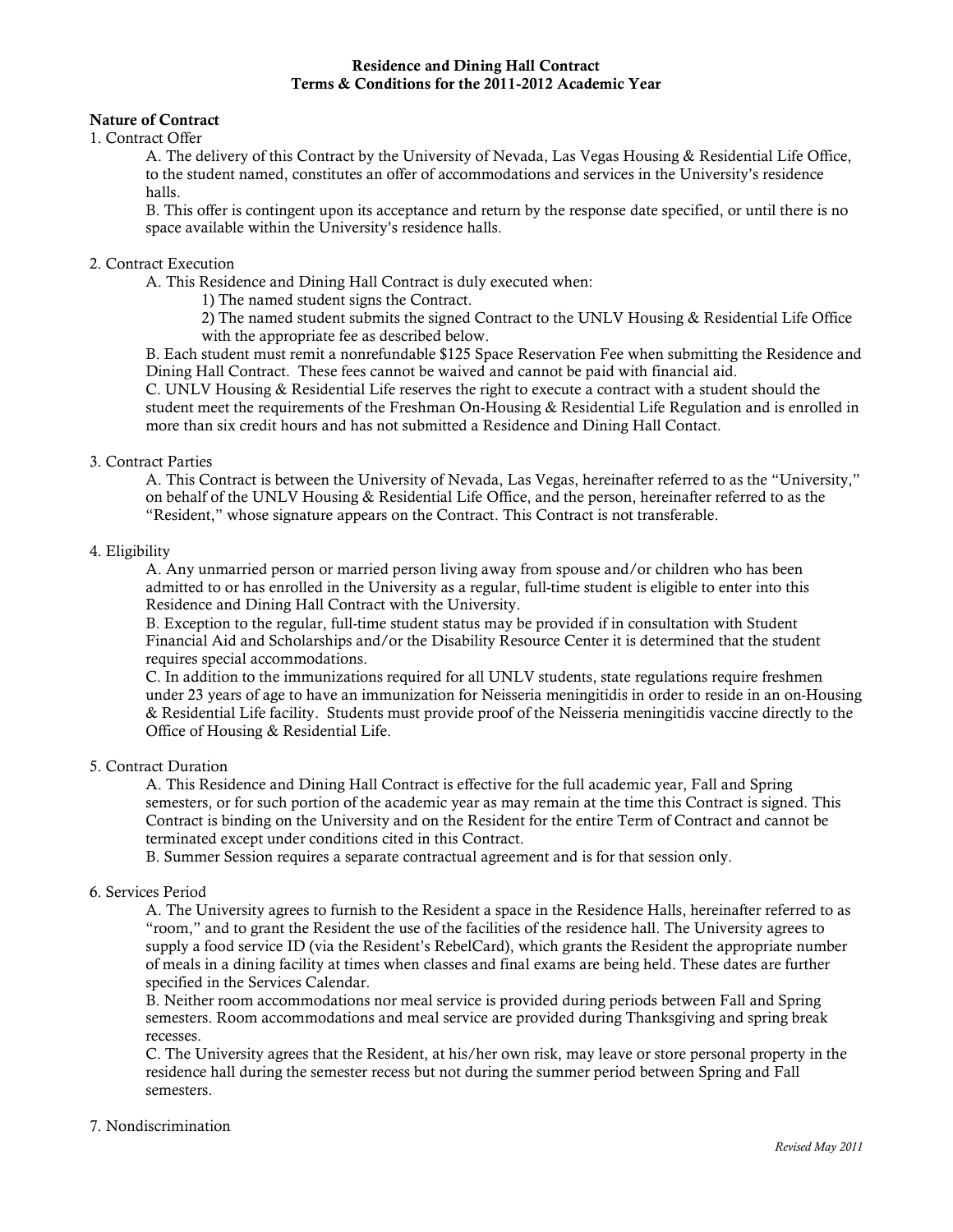A. The University agrees to offer residence hall space to eligible students without discrimination based on race, color, creed, religion, national origin, gender, sexual orientation, age, or handicap and commits itself to promote equal opportunity for all in the University residence and dining halls.

B. Transgender Student Policy. Some students who identify as transgender may be in transition. It is the intention of Housing & Residential Life to make room assignments based on how the student identifies his/her gender at the time of application. Please contact Housing & Residential Life for additional information on housing for transgender students.

#### 8. Assignments

A. The University agrees to consider the information and preferences indicated in the Assignment Preferences section on the Residence and Dining Hall Contract. However, no guarantee of a specific assignment is offered, implied, or made hereby.

B. The University agrees not to alter the Resident's assignment, once made, except for disciplinary reasons, catastrophe, closing of facility, consolidation of vacancies, compliance with ADA regulations, unavailability of space, unpaid Residence Hall fees, or at the request of the Resident.

C. The University reserves the right to consolidate vacancies.

## 9. Furnishings

A. The University agrees to provide the Resident with the following room furniture and furnishings: one (1) single bed, one (1) mattress, one (1) desk and chair, and clothing storage space. Two (2) wastepaper baskets will be provided for each room. Curtains or blinds will be provided for room windows.

## 10. Utilities

A. The University agrees to provide reasonable heat, air conditioning, water, electricity, plumbing, and waste disposal consistent with University policies during the Contract services period. B. The University agrees to provide basic telephone service in the assigned room and to include the monthly

local service charge in the semester Residence Hall fees.

## 11. Sanitation

A. The University agrees to provide working plumbing services and to provide for trash removal from areas as specified by the Office of Housing & Residential Life.

B. The University agrees to assist residents with cleaning services for hallways, common lounges, and common restrooms. The Resident is responsible for regular cleaning of his/her room and bathroom. C. The University agrees to provide laundry machines and dryers in each group of residence halls.

#### 12. Repairs

A. The University agrees to make all repairs and perform maintenance in the residence hall and the Resident's room through its authorized personnel. Repairs will be made to the room and University furnishings upon request or in accordance with routine schedules.

#### 13. Room Entry and Inspections

A. The University affirms its respect for each Resident's right to privacy in his/her room and agrees to give reasonable notice prior to making inspections for damage and cleanliness.

B. The University regards room entry for purposes of improvements, maintenance, cleaning, recovery of unauthorized University-owned property, and fire and safety as necessary for the health and general welfare of all residents; therefore entry is agreed to and authorized by the Resident.

C. The University and Resident agree that entry and search of rooms by University or law enforcement officials for purposes of discovering violations of University regulations or local, state, or federal law will be consistent with state and federal laws.

D. Except as indicated in this section, the University agrees that entry without notice will be made only in emergencies to protect or ensure protection of life, limb, or property.

## 14. Fee and Service Changes

A. The University reserves the right to change fee rates and discontinue facilities and services not expressly agreed in this contract.

#### 15. Liability

A. The University does not assume responsibility for any Resident's or other person's loss of money or valuables or for loss of or damage to property, or injuries sustained on the premises.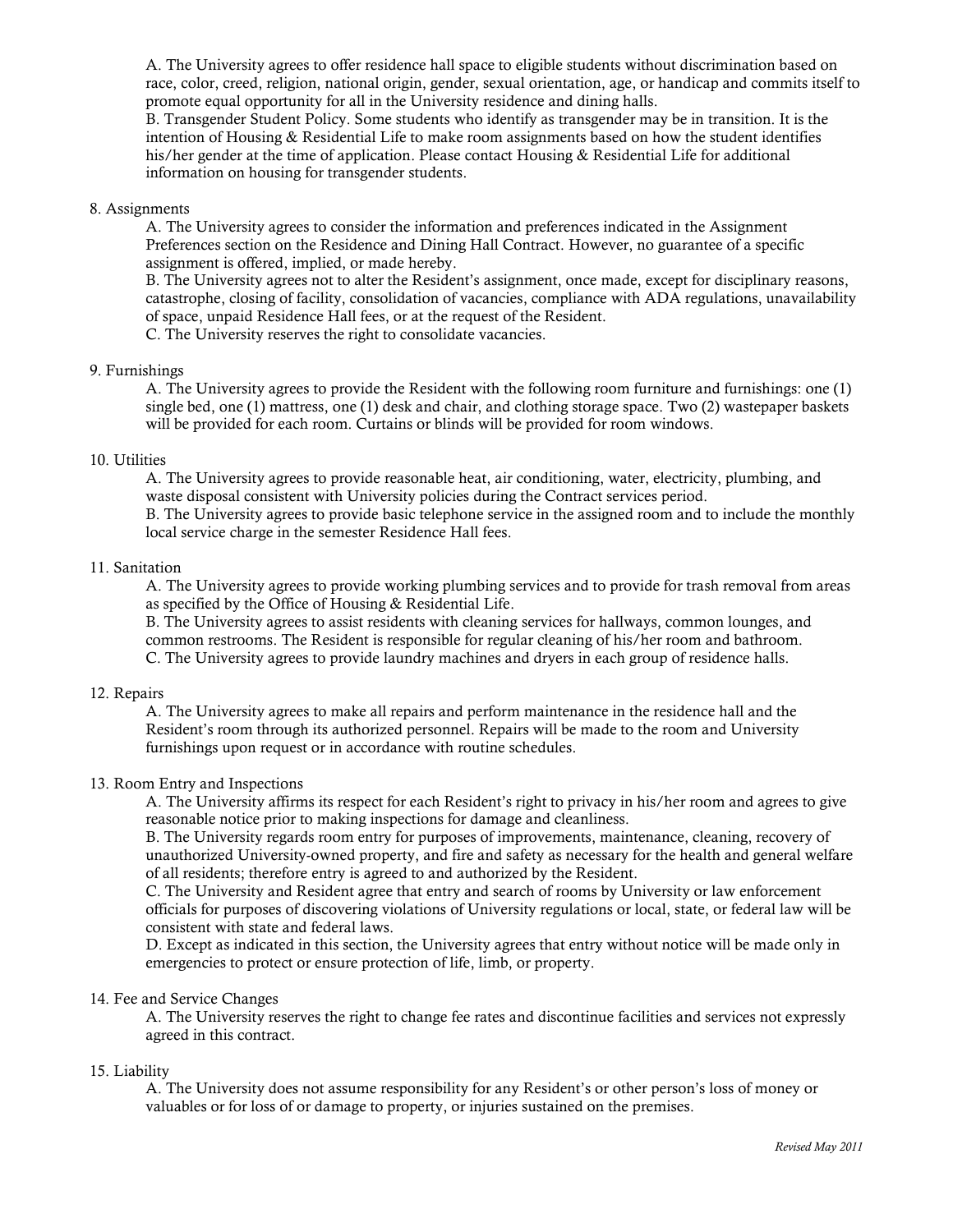B. The University recommends that the Resident contact his/her local insurance carrier concerning the availability of protection against such losses. Student health and accident insurance is available from the Student Health Center on campus.

# Resident Obligations

16. Enrolled Status

A. The Resident agrees to become and remain enrolled as determined by his/her admission classification for each academic semester within the period of this Contract and to report to the Office of Housing & Residential Life any failure or inability to register for classes on or before the opening of the residence halls for occupancy each semester.

B. The University agrees that the Resident does not automatically lose eligibility for living in residence halls when dropping to less than full-time credit hours as determined by his/her admission classification for any one semester within the Term of this Contract. Eligibility will continue as long as the resident maintains his/her enrollment.

D. The Resident agrees to vacate the assigned residence hall space and check out at the hall office within 48 hours after loss of status as an enrolled student. If the Resident fails to vacate within the 48 hours, the University may take possession of the assigned space, change the locks to that room/suite and mailbox(es), and charge all costs associated with that change to the Resident.

# 17. Fees and Payments

A. The Resident agrees to pay residence and dining hall fees for residence hall accommodations and services according to the current residence and dining hall "Fees and Payment Dates".

B. The Resident agrees that any deviation from the established schedule of payment must be approved by the Office of Housing & Residential Life in advance of payment due date.

C. The Resident agrees to pay a late payment penalty after any due date according to the Housing & Residential Life late payment penalty schedule. The late payment penalty for residence halls fees is assessed IN ADDITION to any penalty assessed for late payment of tuition fees.

D. The Resident agrees that failure to make payments as prescribed does not relieve the Resident of Contract obligations and understands that nonpayment may result in denial of residence hall services, in cancellation of current student enrollment, and in denial of subsequent University registration until the amounts due are paid. Delinquent accounts may be turned over to a collection agency. In such cases, the Resident will be liable for all collection fees.

E. The Resident agrees to pay the activity fee assessed by Residence Hall Association and collected with Residence Hall fees on behalf of Residence Hall Association.

F. Any Resident enrolled and failing to check in while this Contract is in effect will continue to have Residence Hall fees charged against his/her account.

# 18. Food Service

A. The Resident agrees that the meal options choice is binding for the entire Term of Contract (academic year or the remainder thereof) EXCEPT THAT:

- 1. The Resident may change his/her meal plan only one time per semester, until the first business day in November and/or April. After that time, no change may be made for that semester. Approval is contingent upon the current meal balance and dining dollar balance. This change will become effective within one-two business days.
- 2. Any additional fee or refund that may be due will be calculated based on the effective date of the change.
- 3. The Resident agrees to pay a processing fee to change the meal plan.
- 4. Dining Dollar amounts will be adjusted depending on the meal plan change.

B. The Resident agrees to obtain his/her RebelCard and to present it to gain access to each authorized meal. C. Unused meals will not be reimbursed.

D. Meals from an individual resident's meal plan may not be transferred to another individual resident's meal plan.

E. The Resident agrees to report a lost RebelCard and to purchase a replacement card prior to the next meal service. Meals charged against an unreported lost meal card will not be reimbursed.

F. The Resident is required to select a meal plan as no cooking is allowed in the residence halls, including residence rooms.

# 19. Assignments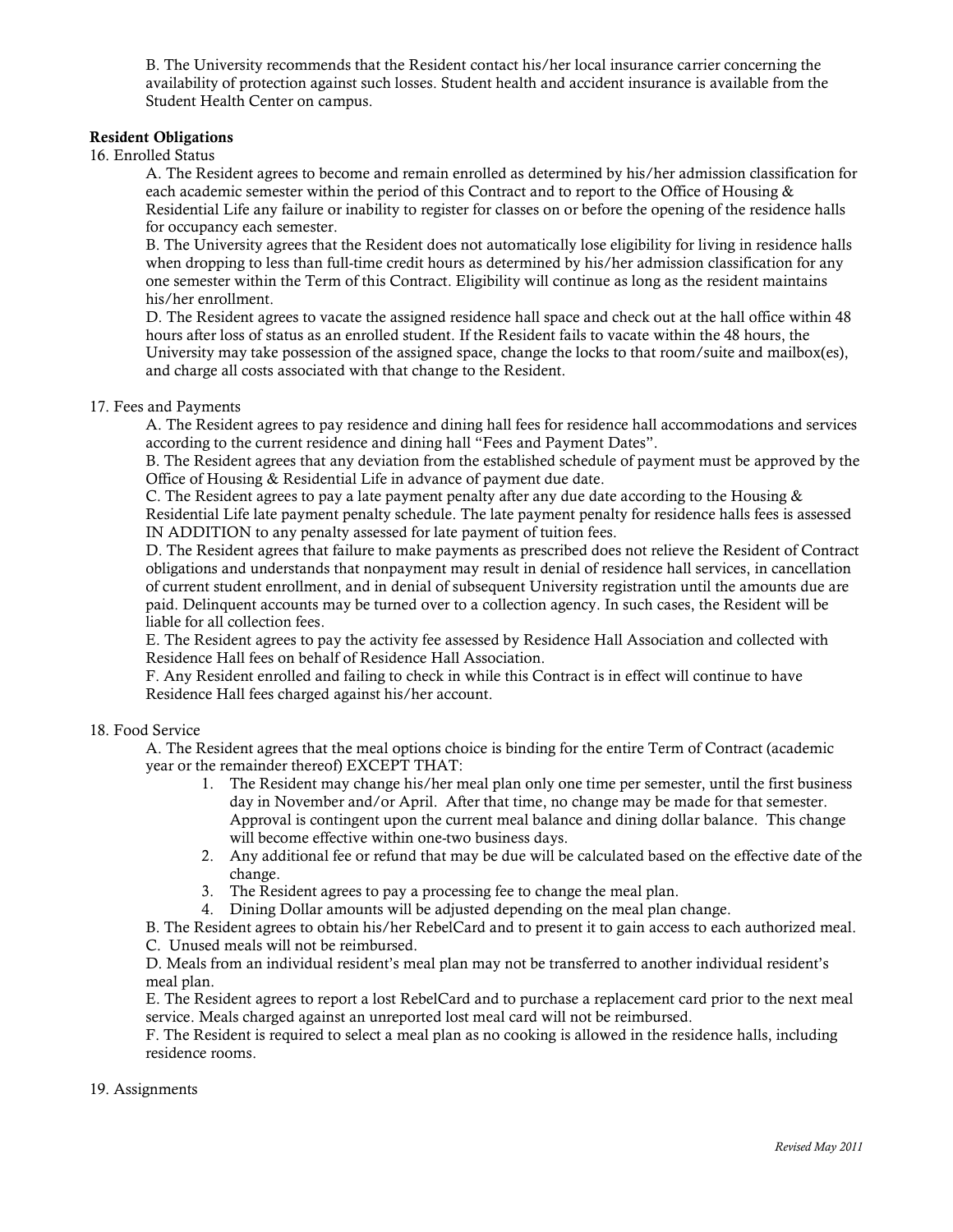A. The Resident agrees to provide the University with the information and preferences requested in the General Data and Assignment Preference section of the Residence and Dining Hall Contract for the purpose of hall, room, and roommate assignment.

B. The Resident agrees to officially check in at the assigned residence hall each semester and to accept the assigned space.

C. The Resident agrees to observe the hall/room change procedures established by the University and to have prior written approval from the Housing & Residential Life Office before making a change of hall and/or room assignment.

D. If a vacancy occurs in the assigned room, the remaining Resident(s) agree to accept other roommates as assigned.

E. The Resident agrees that, should he/she fail to occupy the assigned room by noon of the first class day each semester, the Resident's assignment to a particular room (or suite) may be forfeited unless she/he has requested the Housing & Residential Life Office to retain the assignment. In such a forfeiture of assigned space, the Resident agrees to accept other available residence hall accommodations.

F. The Resident agrees that upon acceptance to a special living area, she/he will participate in the program requirements or move to another room upon University request.

G. The Office of Housing and Residential Life seeks to efficiently and effectively utilize all available spaces in housing to accommodate the housing needs of all students. The purpose of the consolidation policy is to ensure spaces for incoming students and rectify the inequitable condition which exists when many students end up living alone (without roommates) in rooms traditionally designated as double rooms/suites.

## 20. Care of Facilities

A. The Resident agrees to be directly and financially responsible for keeping the assigned room and its furnishings clean and free from damage, reasonable wear and tear excepted, to cooperate with roommates in the common protection of property and in maintenance of the living space, and to promptly advise the University of any deteriorating conditions of the room or its furnishings so timely repairs can be made. B. The Resident agrees not to modify or cause or allow the modification of the assigned room or other parts of the building except as expressly permitted in writing by the Office of Housing  $&$  Residential Life. The Resident agrees not to paint, move in additional furniture, or install non-university approved lofts. C. The Resident agrees to pay actual charges when assessed for room damages or special housekeeping or maintenance services necessary due to misuse or abuse of facilities for which the Resident is responsible or to pay an equal portion of charges assessed to all occupants of a room when those persons responsible fail to assume responsibility for the charges.

D. The Resident agrees to use common areas, residential corridor and rooms, and equipment and furnishings in a careful and proper manner, to contribute to the orderliness and cleanliness of all areas, to cooperate in the common protection of property, and to promptly advise the University of any deteriorated or hazardous conditions so timely repairs can be made. The Resident agrees to pay actual charges when assessed for public area damages or special housekeeping or maintenance services necessary due to misuse or abuse of facilities for which all residents are responsible or to pay an equal portion of charges assessed to all residents of the building when those persons responsible fail to assume responsibility for the charges.

E. The Resident agrees to be responsible for the key/cardkey to his/her assigned building, room, or suite, not to have the key duplicated, not to transfer use of the key, and to (if applicable) surrender the key at the end of each semester upon check out for the recess period.

F. The use and/or storage of scooters, motorized scooters, roller skates, bicycles, skateboards, or other wheeled transportation devices by nondisabled students on or adjacent to Housing & Residential Life property is prohibited. The Resident agrees to pay actual charges when assessed for damage caused by the use of such items.

#### 21. Behavior and Conduct

A. The Resident agrees to become aware of and observe all published rules affecting his/her status with the University, including, without limitation, the Housing & Residential Life Terms & Conditions, Guide to Community Living, UNLV Student Handbook, Student Code of Conduct, and Rules and Disciplinary Procedures for members of the University community, and posted residence halls rules established by University officials and/or residence hall student governing bodies.

B. The Resident agrees storing, possessing, using, distributing, selling, bartering, manufacturing, exchanging, or giving away controlled substances as defined by the Nevada Revised Statutes is a violation of the UNLV Student Conduct Code. The student may face University disciplinary action as well as legal consequences. UNLV Housing & Residential Life has implemented a zero tolerance policy in relation to these types of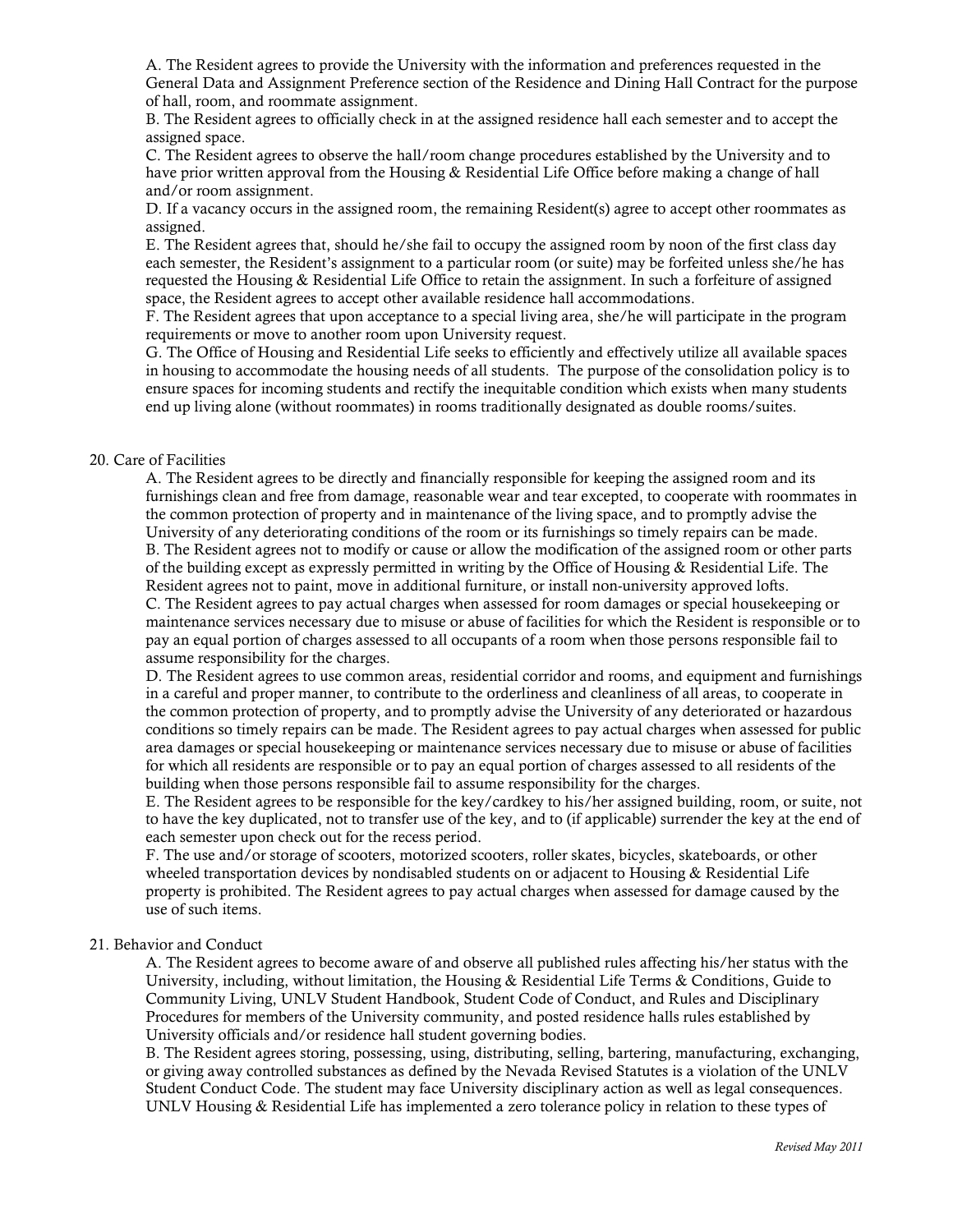offenses. Allegations that can be substantiated will result in residence hall contract termination plus liquidated damages for the involved resident.

C. The Resident agrees to conduct him/herself in such a manner as to allow others the quiet enjoyment of the residence halls and dining commons. The Resident agrees to avoid causing excessive noise and/or disruptive behavior and understands that she/he may be required to provide and use earphones or to remove stereos or musical instruments from the room if the use of such equipment is causing a disturbance.

D. The resident agrees that behavior that interferes with the quiet enjoyment of the premises by other residents, behavior that attempts to force another resident to move from their space, and/or behavior that discriminates against another resident, particularly roommates, suitemates and newly assigned residents, will be considered by the University to be sufficient grounds for reassignment and disciplinary action. E. To ensure the quiet enjoyment of the residence halls, the resident agrees to abide by established quiet

hours and courtesy hours, which may vary from floor to floor.

During quiet hours, within reason, noise is restricted to the occupant's room such that the Resident agrees that noise from conversation, electronic devices, musical instruments, and the like will not be heard outside of the room. Residents on Study- Intensive floors agree to a 24-hour quiet hours policy.

F. The Resident agrees to membership in the respective student governing bodies of the residence hall to which the Resident is assigned, including all rights, privileges, and responsibilities of such membership. G. The Resident agrees that occupancy of the assigned room is limited to residents assigned to that room, that the room will be used only as living space, and that the space will not be loaned to or occupied by persons not assigned to that space.

H. The Resident agrees that use of the assigned room or any part of residence halls and dining facilities to advertise, sell, solicit, or conduct a business by any other person is prohibited, except as authorized in writing by the UNLV Housing & Residential Life Office.

I. Harassment is any verbal, visual, electronic, or physical conduct that is sufficiently severe, persistent, or pervasive that it adversely affects, or has the purpose or logical consequence of interfering with, any student's educational program or creates an intimidating, hostile, or offensive environment within the University community. Harassing any person because of race, ethnicity, religion, gender, sexual orientation, age, creed, national origin, disability, veteran status, or on any other basis will not be tolerated. Violations of this policy may result in disciplinary action as outlined in the Student Code of Conduct and Rules and Disciplinary Procedures for the members of the university community.

J. All spaces, including resident rooms, balconies and entry ways, within Housing & Residential Life are designated nonsmoking areas. Violations of this policy may result in disciplinary action as outlined in the Student Code of Conduct.

K. Residents are responsible for choices they make. In the presence of a policy violation, you may attempt to stop the violation, contact residential staff, and/or immediately remove yourself from the situation and the vicinity of the violation. If you choose to remain at the scene of a policy violation, you will be included on the incident report and may also be held accountable for a policy violation.

## 22. Breach of Contract

A. The Resident agrees that breach of Contract exists when it is determined by an appropriate University official or judicial body that a violation of provisions of this Contract or of rules and regulations of the University has occurred.

B. The Resident agrees that the University reserves the right to reassign or remove from the Residence Halls, residents who, by their behavior, have exhibited disregard for the residential community and/or the specific living area environment, the Terms and Conditions of this Contract, or University rules and regulations. C. The Resident understands that breach of Contract may also result in assessment of liquidated damages in the amount of 75 percent of the contract rate for the remaining Term of the Contract.

D. The Resident agrees that the University reserves the right to *temporarily* reassign or remove from the residence halls residents who, by their behavior, have exhibited disregard for the residential community and/or the specific living area, the Terms and Conditions of this Contract, or University rules and regulations.

# Mutual Provisions

23. Withdrawal from the University and Contract Inactivation

A. The parties agree that this Contract may be inactivated under the conditions listed below. Written documentation and request must be given to and approved by the UNLV Housing & Residential Life Office.

1. Withdrawal from the University after paying fees but before classes begin;

2. Nonattendance or non enrollment;

3. Affiliation with special University programs away from the metropolitan area for the entire semester;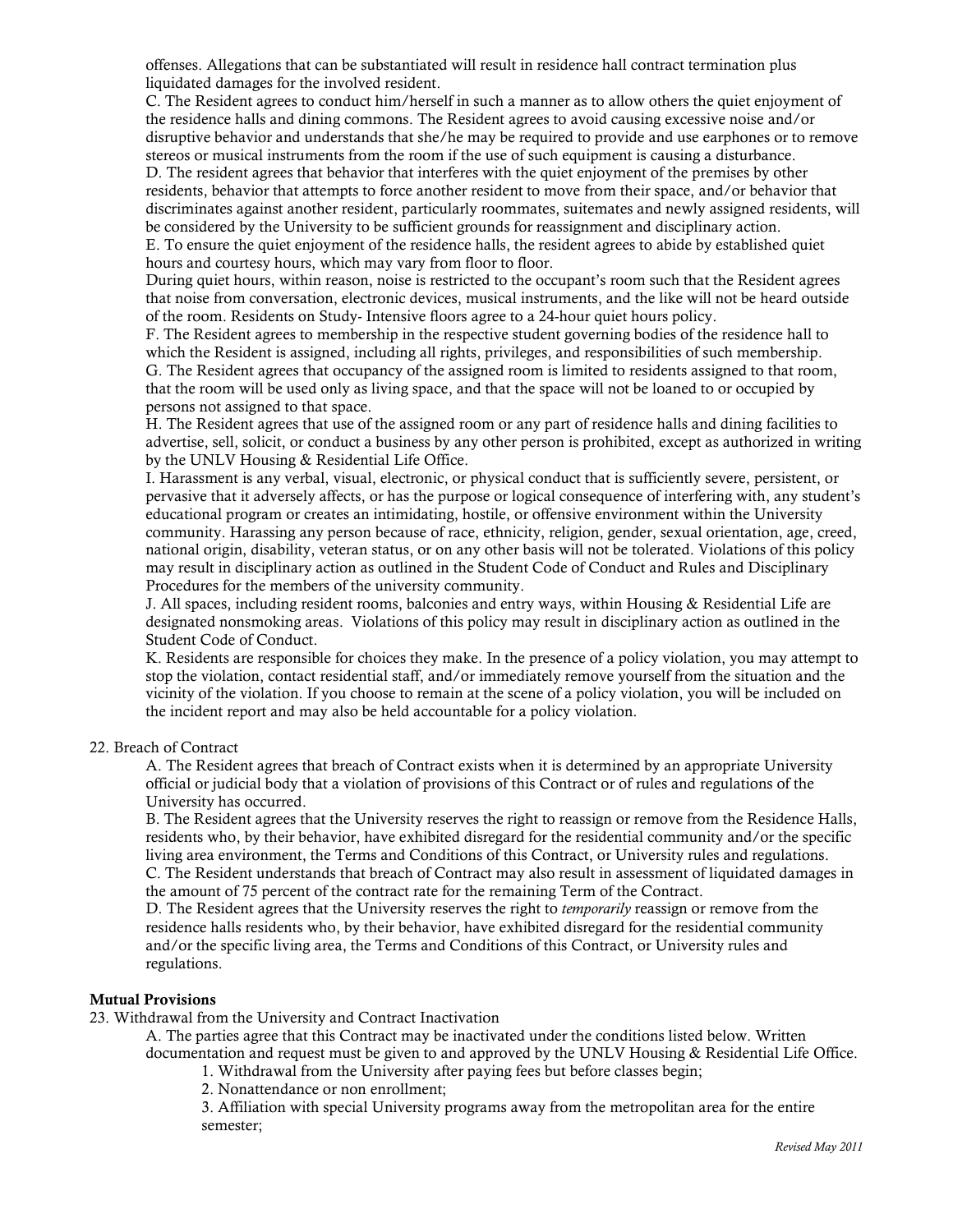4. Academic dismissal;

5. Graduation from the University of Nevada, Las Vegas;

6. Marriage occurring during the term of the contract (original marriage certificate required);

7. Change in medical status sufficient to prohibit adequate functioning within the residence hall or that would be intensified within the residence hall after reasonable adjustments in assignment, access, or other modification. Pre-existing conditions that may become the basis for a request for release must be identified when the Contract is submitted.

8. Change, of an involuntary nature, in financial status sufficient to prohibit enrollment after consideration of financial aid, employment, and other reasonable adjustments in expenses and payment options. Federal financial aid criteria and regulations for determining financial need and family contribution will apply.

B. The Resident whose Contract is inactivated during the semester must visit the UNLV Housing  $\&$ Residential Life Office to arrange for departure and/or for any refund due (Section 29). The Resident must remove all personal belongings and officially check out at his/her residence hall office within 48 hours of the Contract inactivation or of withdrawal from the University. If the Resident fails to vacate within 48 hours, the University may take possession of the assigned space, change the locks to that room/suite and mailbox, and charge all costs associated with that change to the Resident.

C. After this Contract has been inactivated, if the Resident becomes enrolled full time during the Term of Contract, the Resident agrees to fulfill any balance of the term with the University.

## 24. Contract Buyout

A. Residents may obtain relief from the obligations of the Contract upon payment of the formulated costs of 75 percent of the remainder of the Contract base rate for the full Term of Contract.

## 25. Release From Contract Obligations

A. Authority for release from any Contract obligations as outlined in Sections 23, 24, 25, and 28 is held solely and exclusively by the UNLV Housing & Residential Life Office.

B. Release from Contract obligations is not given after the beginning date of the Term of Contract other than as outlined in Sections 23, 24, 25, and 28. The University assumes that the person signing this Contract has reviewed his/her financial resources and medical, religious, dietary, and other needs prior to signing this Contract.

C. The Resident who moves out of a residence hall during the Term of Contract WITHOUT a release from Contract obligations and remains enrolled continues to be liable for residence hall room and board fees, which will accrue against his/her account whether or not services are taken.

# 27. Contract Termination

A. The Resident agrees that the University may terminate this Contract upon breach hereof. In the event of termination, the University may take possession of the assigned space within 48 hours after the Contract has been terminated. If the Resident fails to vacate the space within 48 hours, the University may change the locks to the room/suite and mailbox and charge all costs associated with that change to the Resident. B. The Resident understands that the University may terminate this Contract if the Resident has unpaid fees or charges, current or previous, with the UNLV Housing & Residential Life Office or if the Resident was ineligible for a Contract offer for any reason.

# 28. Contract Cancellation

A. Residents may cancel this Contract prior to the first semester of occupancy with written notice by the following dates:

1. For the Fall Semester, to receive full refund of the 50 percent room and board Payment, notice of cancellation must be postmarked by August 1, 2011. After this date, \$500 of the first room and board Payment will be forfeited.

4. For Spring Semester (new residents only), to receive full refund of the 50 percent room and board Payment, notice of cancellation must be postmarked by January 3, 2012. After this date, \$500 of the first room and board Payment will be forfeited.

B. Written notice of cancellation must be made to the Office of Housing & Residential Life. Notification by other means, including telephone calls, or to other University offices will not be accepted and will not constitute cancellation.

C. The Resident agrees to the Terms and Conditions of the Contract until written approval is given to his/her request for Contract cancellation.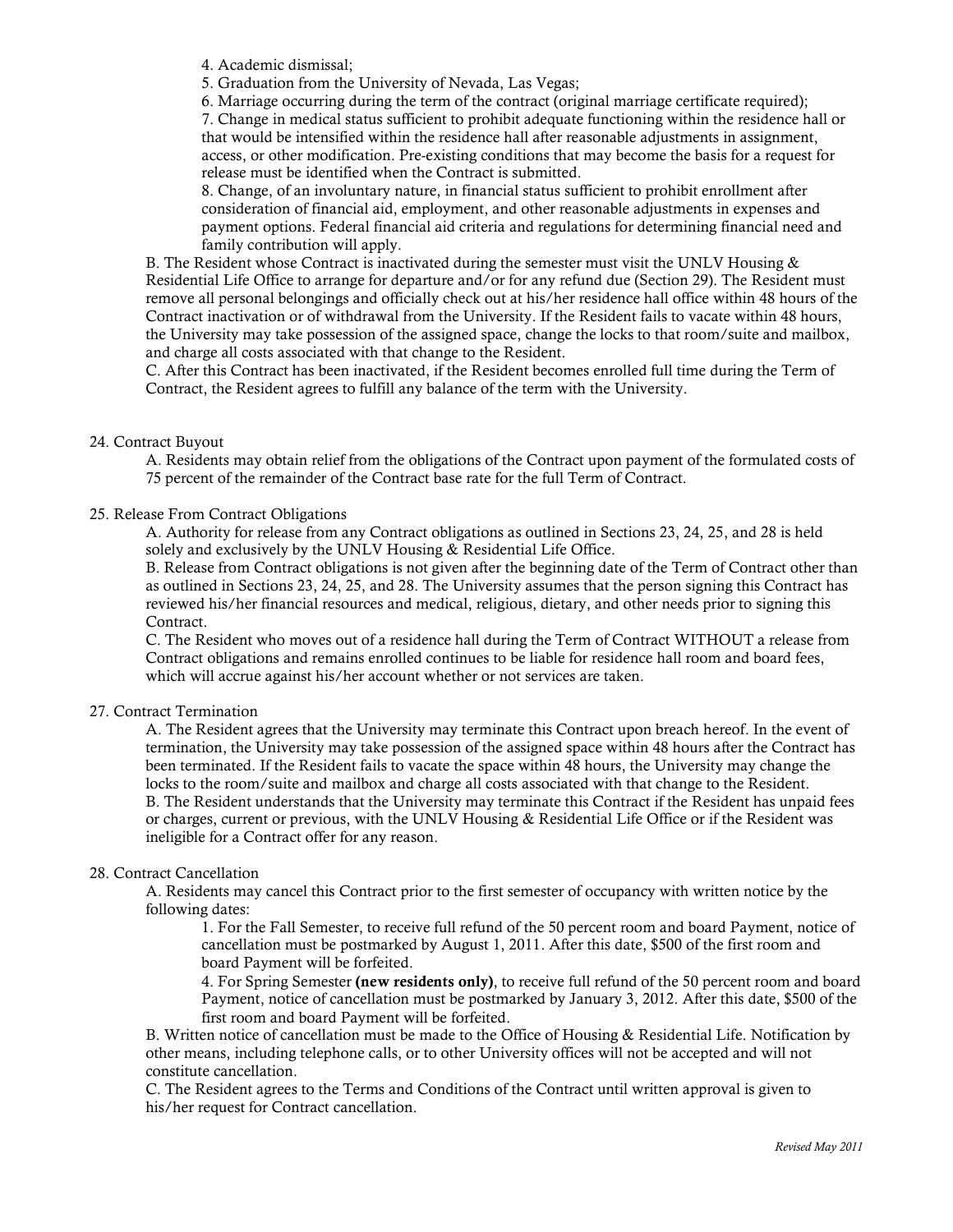## 29. Refunds

A. The space reservation fee is completely nonrefundable.

B. All fees paid for Residence Hall occupancy will be refunded (with the exception of the \$125 space reservation fee) if the student cancels the Contract before the dates listed in Section 28. In the event the student does not cancel the contract, does not attend the University, and does not occupy the assigned residence hall space, the room and board fees paid will be refunded.

D. In the event the Resident does not attend the University, prepaid early arrival fees will not be refunded. E. Termination of this Contract as the result of disciplinary action will result in forfeiture of residence and dining hall fees.

F. If space is not available due to maximum occupancy the space reservation fee will be refunded in full.